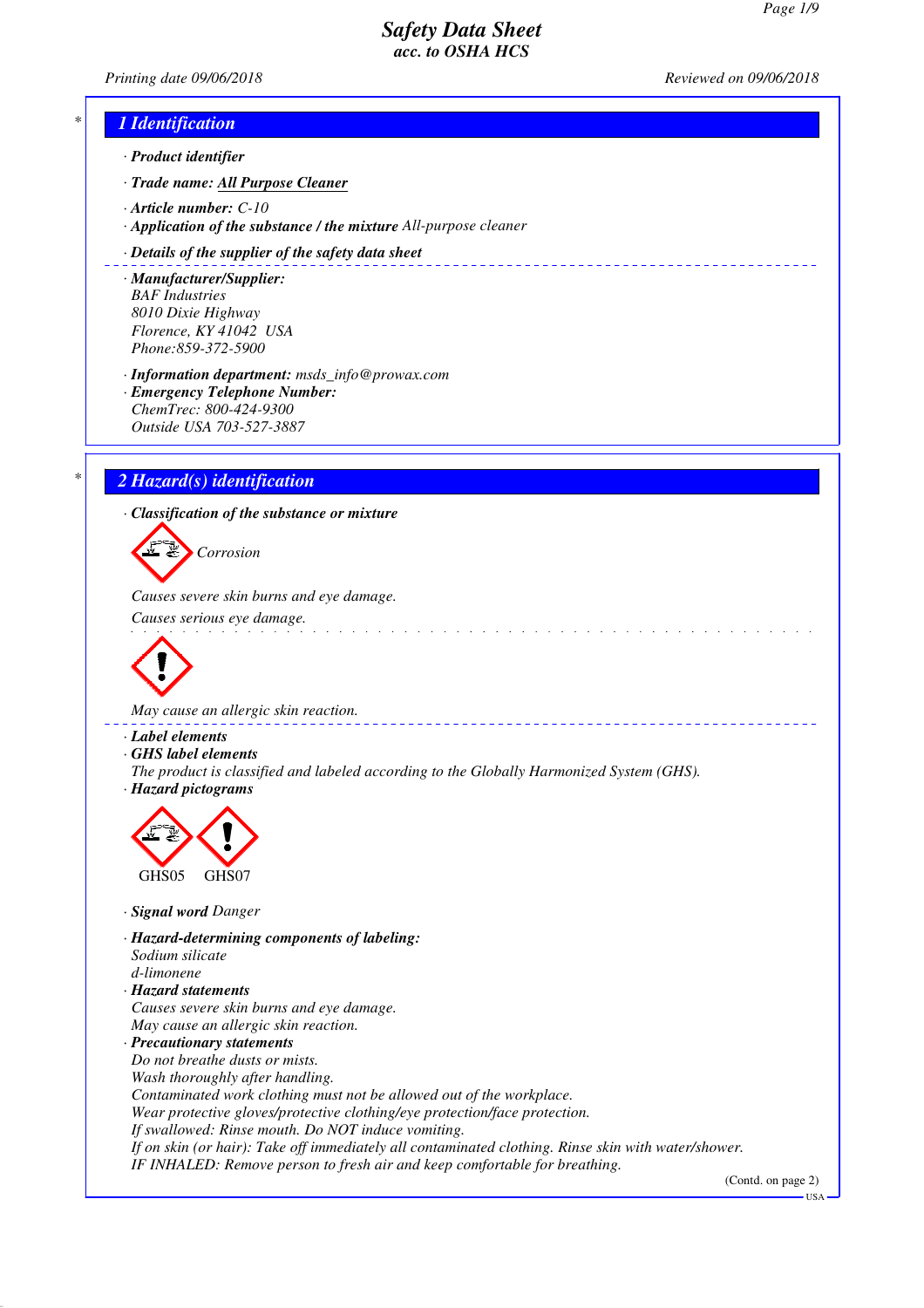*Printing date 09/06/2018 Reviewed on 09/06/2018*

#### *Trade name: All Purpose Cleaner*

(Contd. of page 1)

*If in eyes: Rinse cautiously with water for several minutes. Remove contact lenses, if present and easy to do. Continue rinsing.*

*Immediately call a poison center/doctor.*

*Specific treatment (see on this label).*

*If skin irritation or rash occurs: Get medical advice/attention.*

*Wash contaminated clothing before reuse. Store locked up.*

*Dispose of contents/container in accordance with local/regional/national/international regulations.*

*· Other hazards*

*· Results of PBT and vPvB assessment*

*· PBT: Not applicable.*

*· vPvB: Not applicable.*

### *\* 3 Composition/information on ingredients*

#### *· Chemical characterization: Mixtures*

*· Description: Mixture of the substances listed below with nonhazardous additions.*

|  | · Dangerous components: |
|--|-------------------------|
|--|-------------------------|

| Dangerous components.            |                                    |              |
|----------------------------------|------------------------------------|--------------|
|                                  | $\boxed{111-76-2}$ 2-butoxyethanol | $2.5 - 10\%$ |
|                                  | $d$ -limonene                      | $\leq 2.5\%$ |
|                                  | $6834-92-0$ Sodium silicate        | $\leq 2.5\%$ |
|                                  | 1310-73-2 sodium hydroxide         | $\leq 2.5\%$ |
| $\boxed{127087-87-0}$ surfactant |                                    | $\leq 2.5\%$ |
|                                  |                                    |              |

# *\* 4 First-aid measures*

- *· Description of first aid measures*
- *· General information: Immediately remove any clothing soiled by the product.*
- *· After inhalation:*

*Supply fresh air and to be sure call for a doctor.*

- *In case of unconsciousness place patient stably in side position for transportation.*
- *· After skin contact: Immediately wash with water and soap and rinse thoroughly.*
- *· After eye contact: Rinse opened eye for several minutes under running water. Then consult a doctor.*
- *· After swallowing: Drink copious amounts of water and provide fresh air. Immediately call a doctor.*
- *· Information for doctor:*
- *· Most important symptoms and effects, both acute and delayed No further relevant information available.*
- *· Indication of any immediate medical attention and special treatment needed*
- *No further relevant information available.*

## *\* 5 Fire-fighting measures*

- *· Extinguishing media*
- *· Suitable extinguishing agents: Use fire fighting measures that suit the environment.*
- *· Special hazards arising from the substance or mixture*
- *During heating or in case of fire poisonous gases are produced.*
- *· Advice for firefighters*
- *· Protective equipment: Mouth respiratory protective device.*

### *\* 6 Accidental release measures*

*· Personal precautions, protective equipment and emergency procedures Mount respiratory protective device. Wear protective equipment. Keep unprotected persons away.*

(Contd. on page 3)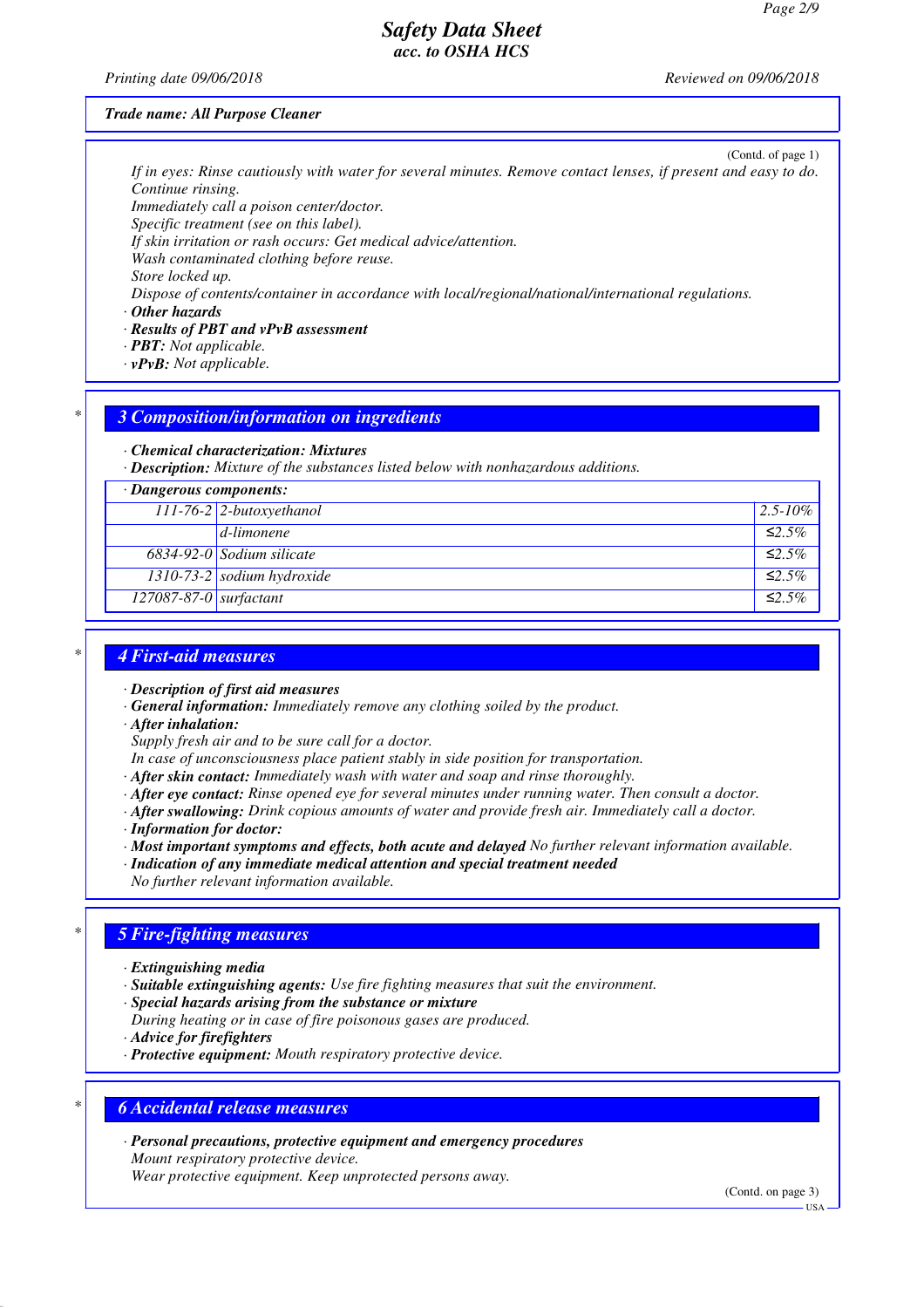*Printing date 09/06/2018 Reviewed on 09/06/2018*

(Contd. of page 2)

#### *Trade name: All Purpose Cleaner*

### *· Environmental precautions: Dilute with plenty of water.*

*Do not allow to enter sewers/ surface or ground water.*

### *· Methods and material for containment and cleaning up: Absorb with liquid-binding material (sand, diatomite, acid binders, universal binders, sawdust). Use neutralizing agent. Dispose contaminated material as waste according to item 13. Ensure adequate ventilation.*

*· Reference to other sections See Section 7 for information on safe handling. See Section 8 for information on personal protection equipment. See Section 13 for disposal information.*

## *\* 7 Handling and storage*

#### *· Handling:*

- *· Precautions for safe handling Ensure good ventilation/exhaustion at the workplace. Prevent formation of aerosols.*
- *· Information about protection against explosions and fires: Keep respiratory protective device available.*
- *· Conditions for safe storage, including any incompatibilities*
- *· Storage:*
- *· Requirements to be met by storerooms and receptacles: No special requirements.*
- *· Information about storage in one common storage facility: Not required.*
- *· Further information about storage conditions: Keep receptacle tightly sealed.*
- *· Specific end use(s) No further relevant information available.*

# *\* 8 Exposure controls/personal protection*

*· Additional information about design of technical systems: No further data; see item 7.*

*· Control parameters*

*· Components with limit values that require monitoring at the workplace:*

*The following constituents are the only constituents of the product which have a PEL, TLV or other recommended exposure limit.*

*At this time, the other constituents have no known exposure limits.*

### *111-76-2 2-butoxyethanol PEL Long-term value: 240 mg/m³, 50 ppm*

- *Skin REL Long-term value: 24 mg/m³, 5 ppm Skin*
- *TLV Long-term value: 97 mg/m³, 20 ppm BEI*

### *1310-73-2 sodium hydroxide*

*PEL Long-term value: 2 mg/m³*

- *REL Ceiling limit value: 2 mg/m³*
- *TLV Ceiling limit value: 2 mg/m³*

### *· Ingredients with biological limit values:*

### *111-76-2 2-butoxyethanol*

- *BEI 200 mg/g creatinine*
	- *Medium: urine Time: end of shift*
		- *Parameter: Butoxyacetic acid with hydrolysis*

(Contd. on page 4)

USA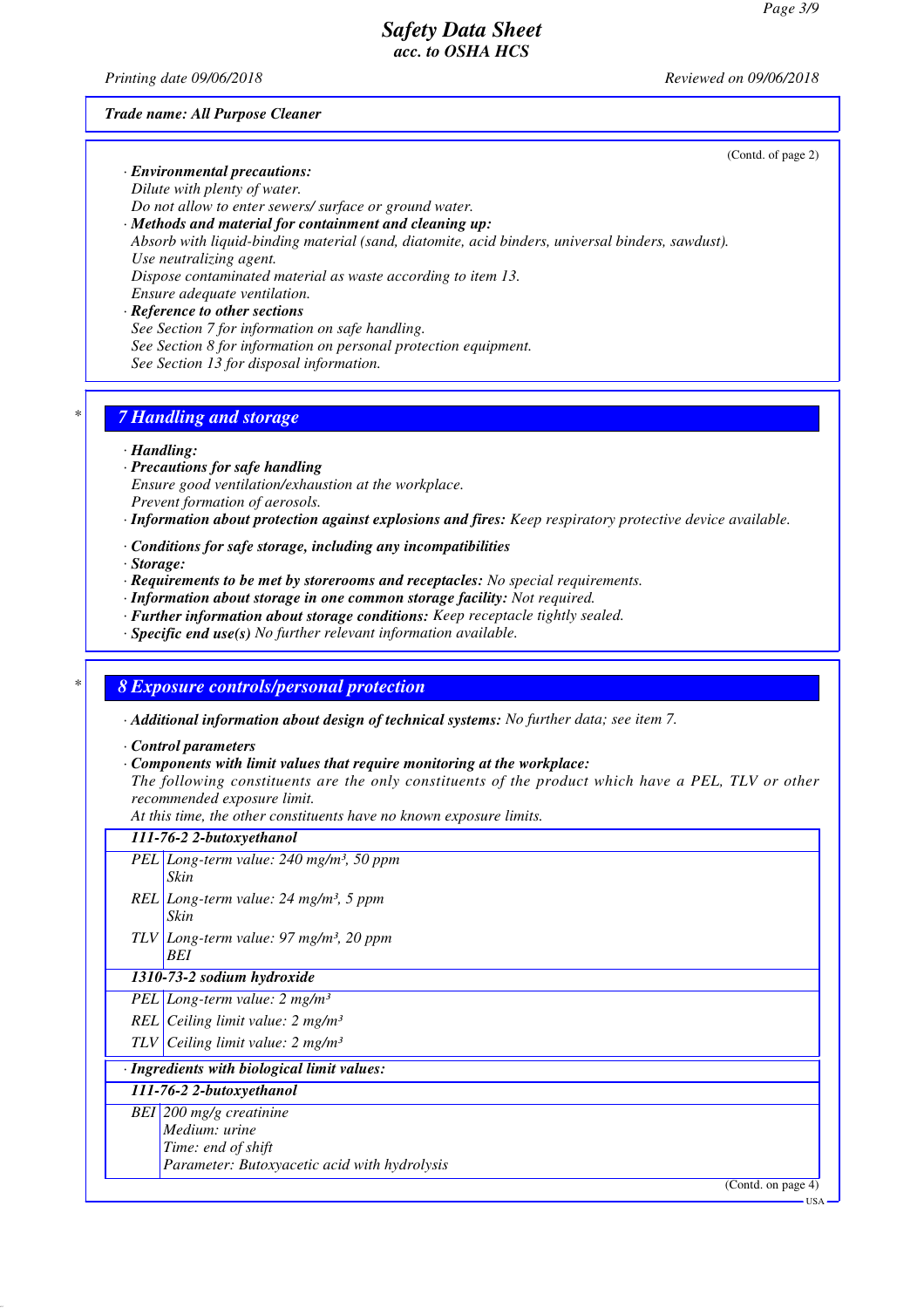*Printing date 09/06/2018 Reviewed on 09/06/2018*

(Contd. of page 3)

*Trade name: All Purpose Cleaner*

*· Additional information: The lists that were valid during the creation were used as basis.*

- *· Exposure controls*
- *· Personal protective equipment:*
- *· General protective and hygienic measures: Keep away from foodstuffs, beverages and feed. Immediately remove all soiled and contaminated clothing. Wash hands before breaks and at the end of work. Avoid contact with the eyes. Avoid contact with the eyes and skin.*
- *· Breathing equipment:*

*In case of brief exposure or low pollution use respiratory filter device. In case of intensive or longer exposure use respiratory protective device that is independent of circulating air.*

*· Protection of hands:*



*Protective gloves*

*The glove material has to be impermeable and resistant to the product/ the substance/ the preparation. Due to missing tests no recommendation to the glove material can be given for the product/ the preparation/ the chemical mixture.*

*Selection of the glove material on consideration of the penetration times, rates of diffusion and the degradation*

*· Material of gloves*

*The selection of the suitable gloves does not only depend on the material, but also on further marks of quality and varies from manufacturer to manufacturer. As the product is a preparation of several substances, the resistance of the glove material can not be calculated in advance and has therefore to be checked prior to the application.*

*· Penetration time of glove material*

*The exact break through time has to be found out by the manufacturer of the protective gloves and has to be observed.*

*· Eye protection:*



*Tightly sealed goggles*

| · Information on basic physical and chemical properties<br>· General Information<br>$\cdot$ Appearance: |                 |  |
|---------------------------------------------------------------------------------------------------------|-----------------|--|
| Form:                                                                                                   | Liquid          |  |
| Color:                                                                                                  | Yellow          |  |
| $\cdot$ Odor:                                                                                           | Characteristic  |  |
| · Odor threshold:                                                                                       | Not determined. |  |
| $\cdot$ pH-value at 20 °C (68 °F):                                                                      | 13              |  |
| $\cdot$ Change in condition                                                                             |                 |  |
| <b>Melting point/Melting range:</b>                                                                     | Undetermined.   |  |
| <b>Boiling point/Boiling range:</b>                                                                     | 100 °C (212 °F) |  |
| $\cdot$ Flash point:                                                                                    | Not applicable. |  |
| · Flammability (solid, gaseous):                                                                        | Not applicable. |  |
| $\cdot$ Decomposition temperature:                                                                      | Not determined. |  |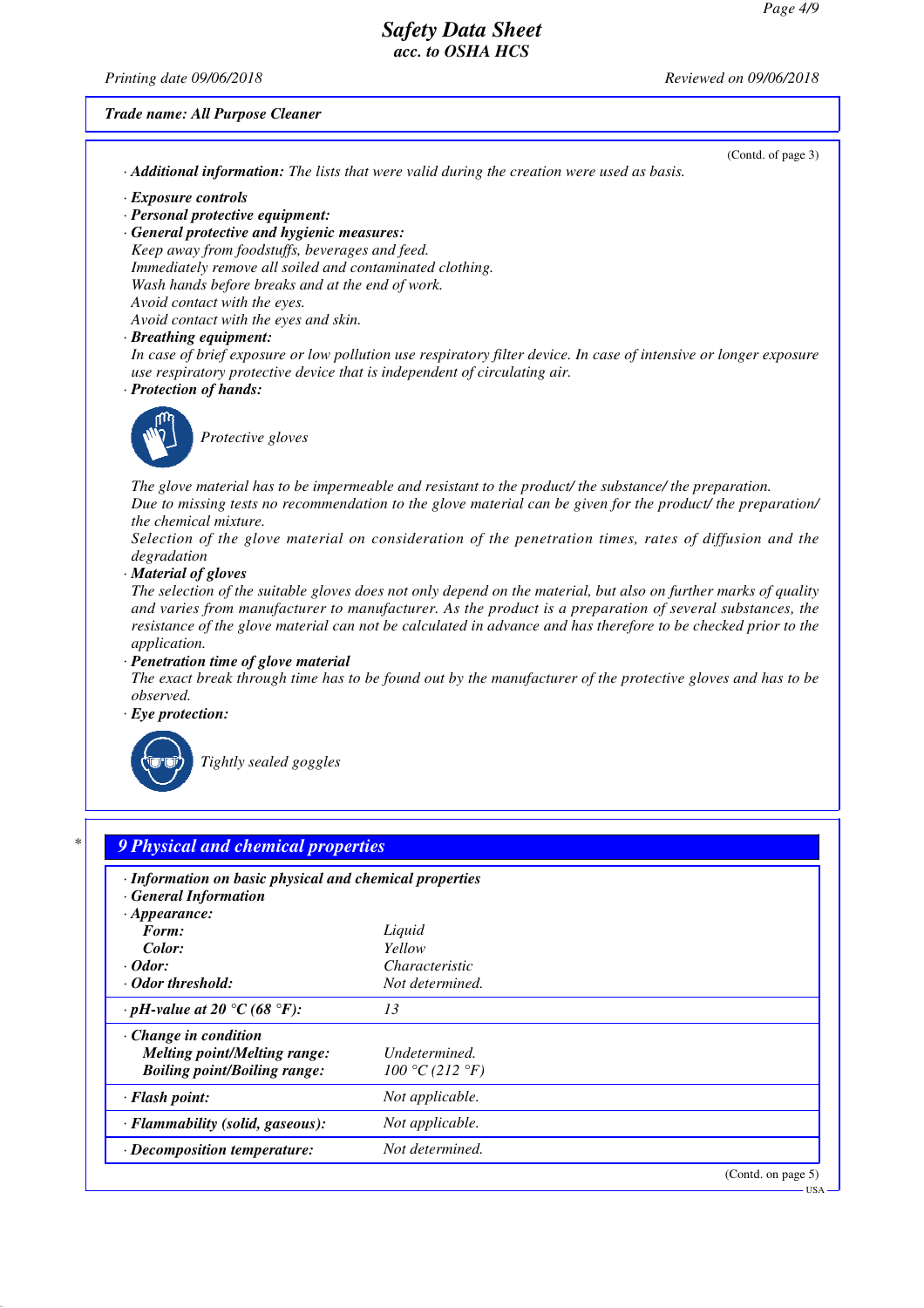*Printing date 09/06/2018 Reviewed on 09/06/2018*

*Trade name: All Purpose Cleaner*

|                                                            | (Contd. of page 4)                            |  |
|------------------------------------------------------------|-----------------------------------------------|--|
| $\cdot$ Auto igniting:                                     | Product is not selfigniting.                  |  |
| · Danger of explosion:                                     | Product does not present an explosion hazard. |  |
| · Explosion limits:                                        |                                               |  |
| Lower:                                                     | Not determined.                               |  |
| <b>Upper:</b>                                              | Not determined.                               |  |
| $\cdot$ Vapor pressure at 20 °C (68 °F):                   | 23 hPa $(17.3 \, mm \, Hg)$                   |  |
| $\cdot$ Density at 20 $\degree$ C (68 $\degree$ F):        | $1.0365$ g/cm <sup>3</sup> (8.6496 lbs/gal)   |  |
| $\cdot$ Relative density                                   | Not determined.                               |  |
| · Vapor density                                            | Not determined.                               |  |
| $\cdot$ Evaporation rate                                   | Not determined.                               |  |
| · Solubility in / Miscibility with                         |                                               |  |
| Water:                                                     | Fully miscible.                               |  |
| · Partition coefficient (n-octanol/water): Not determined. |                                               |  |
| $\cdot$ Viscosity:                                         |                                               |  |
| Dynamic:                                                   | Not determined                                |  |
| Kinematic:                                                 | Not determined.                               |  |
| · Solvent content:                                         |                                               |  |
| Organic solvents:                                          | 5.1%                                          |  |
| Water:                                                     | 86.9%                                         |  |
| <b>VOC</b> content:                                        | 5.06%                                         |  |
| <b>Solids content:</b>                                     | $7.7\%$                                       |  |
| $\cdot$ Other information                                  | No further relevant information available.    |  |

# *\* 10 Stability and reactivity*

*· Reactivity No further relevant information available.*

*· Chemical stability*

- *· Thermal decomposition / conditions to be avoided: No decomposition if used according to specifications.*
- *· Possibility of hazardous reactions No dangerous reactions known.*
- *· Conditions to avoid No further relevant information available.*
- *· Incompatible materials: No further relevant information available.*
- *· Hazardous decomposition products: No dangerous decomposition products known.*

# *\* 11 Toxicological information*

*· Information on toxicological effects*

*· Acute toxicity:*

*· LD/LC50 values that are relevant for classification:*

*d-limonene*

*Oral LD50 4,400 mg/kg (rat)*

- *· Primary irritant effect:*
- *· on the skin: Strong caustic effect on skin and mucous membranes.*

*· on the eye:*

*Strong caustic effect.*

*Strong irritant with the danger of severe eye injury.*

*· Sensitization: Sensitization possible through skin contact.*

*· Additional toxicological information:*

*The product shows the following dangers according to internally approved calculation methods for preparations: Corrosive*

(Contd. on page 6)

USA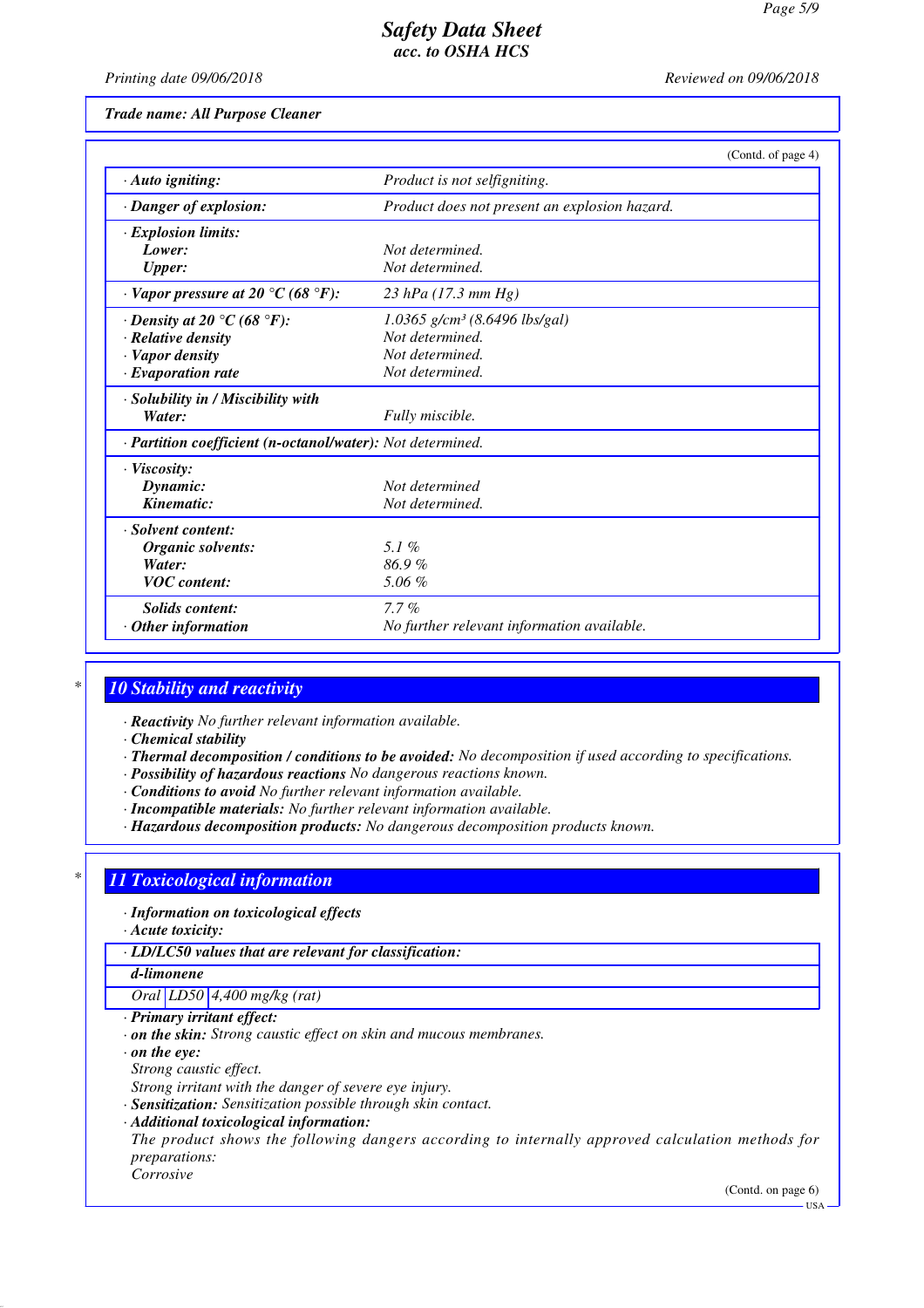#### *Printing date 09/06/2018 Reviewed on 09/06/2018*

(Contd. of page 5)

#### *Trade name: All Purpose Cleaner*

#### *Irritant*

*Swallowing will lead to a strong caustic effect on mouth and throat and to the danger of perforation of esophagus and stomach.*

#### *· Carcinogenic categories*

|                   | $\cdot$ IARC (International Agency for Research on Cancer) |  |
|-------------------|------------------------------------------------------------|--|
|                   | $111-76-2$ 2-butoxyethanol                                 |  |
|                   | $\mathcal{A}-limonene$                                     |  |
| $64-17-5$ ethanol |                                                            |  |
|                   | · NTP (National Toxicology Program)                        |  |
|                   | None of the inquadiente is listed                          |  |

*None of the ingredients is listed.*

## *· OSHA-Ca (Occupational Safety & Health Administration)*

*None of the ingredients is listed.*

## *\* 12 Ecological information*

#### *· Toxicity*

- *· Aquatic toxicity: No further relevant information available.*
- *· Persistence and degradability No further relevant information available.*
- *· Behavior in environmental systems:*
- *· Bioaccumulative potential No further relevant information available.*
- *· Mobility in soil No further relevant information available.*
- *· Additional ecological information:*
- *· General notes:*
- *Water hazard class 1 (Self-assessment): slightly hazardous for water*

*Do not allow undiluted product or large quantities of it to reach ground water, water course or sewage system.*

*Must not reach bodies of water or drainage ditch undiluted or unneutralized.*

*Rinse off of bigger amounts into drains or the aquatic environment may lead to increased pH-values. A high pH-value harms aquatic organisms. In the dilution of the use-level the pH-value is considerably reduced, so that after the use of the product the aqueous waste, emptied into drains, is only low water-dangerous.*

- *· Results of PBT and vPvB assessment*
- *· PBT: Not applicable.*
- *· vPvB: Not applicable.*
- *· Other adverse effects No further relevant information available.*

## *\* 13 Disposal considerations*

- *· Waste treatment methods*
- *· Recommendation:*

*Must not be disposed of together with household garbage. Do not allow product to reach sewage system.*

- *· Uncleaned packagings:*
- *· Recommendation: Disposal must be made according to official regulations.*
- *· Recommended cleansing agent: Water, if necessary with cleansing agents.*

| · UN-Number                     |      |  |
|---------------------------------|------|--|
| · DOT, ADR, ADN, IMDG, IATA     | Void |  |
| $\cdot$ UN proper shipping name |      |  |
| · DOT, ADR, ADN, IMDG, IATA     | Void |  |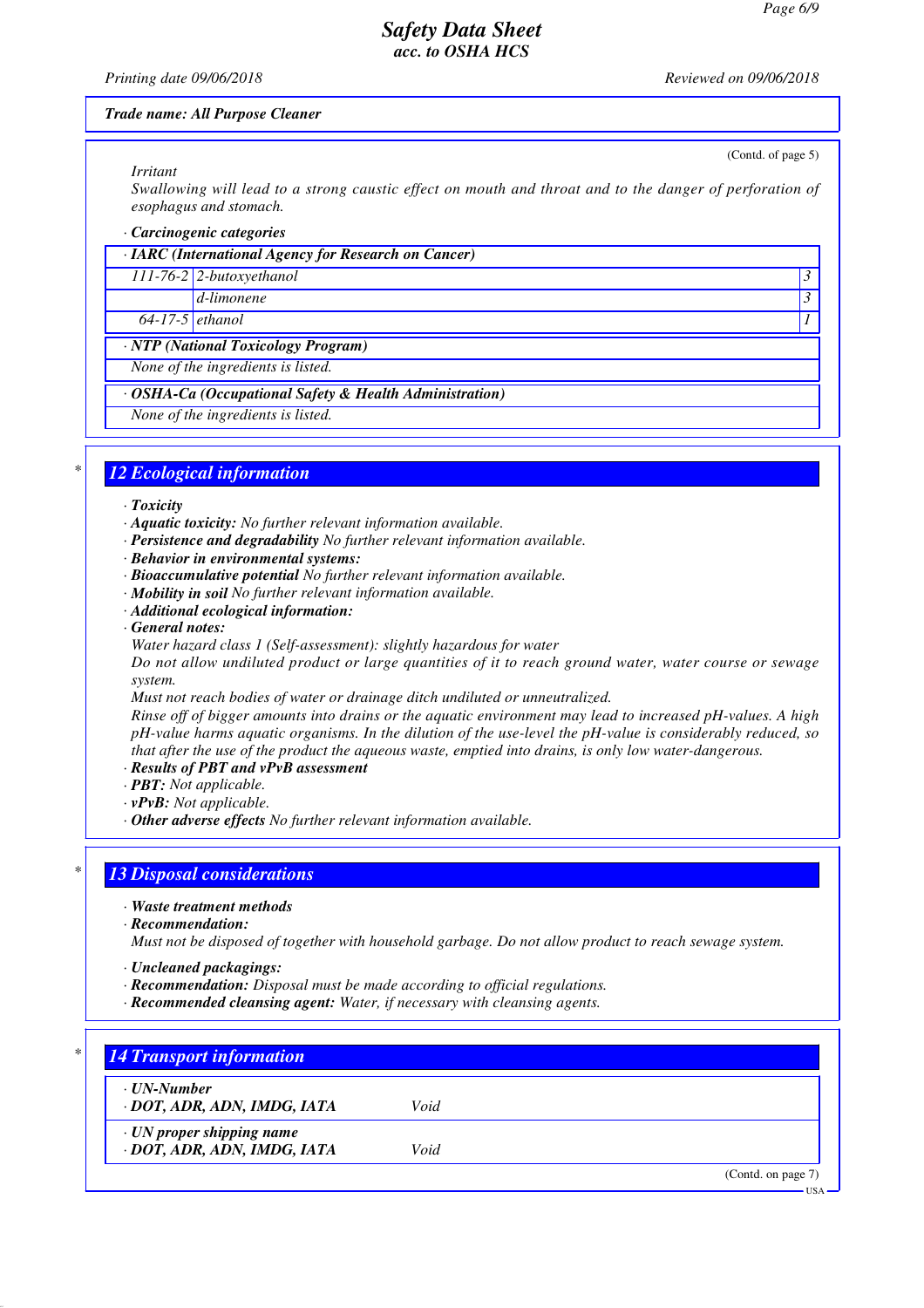*Printing date 09/06/2018 Reviewed on 09/06/2018*

*Trade name: All Purpose Cleaner*

|                                                                                     |                      | (Cond. of page 6) |
|-------------------------------------------------------------------------------------|----------------------|-------------------|
| $\cdot$ Transport hazard class(es)                                                  |                      |                   |
| · DOT, ADR, ADN, IMDG, IATA                                                         |                      |                   |
| $\cdot$ Class                                                                       | Void                 |                   |
| · Packing group<br>· DOT, ADR, IMDG, IATA                                           | Void                 |                   |
| · Environmental hazards:<br>$\cdot$ Marine pollutant:                               | <b>Yes</b>           |                   |
| · Special precautions for user<br>· Stowage Category                                | Not applicable.<br>A |                   |
| · Transport in bulk according to Annex II of<br><b>MARPOL73/78 and the IBC Code</b> | Not applicable.      |                   |
| · UN "Model Regulation":                                                            | Void                 |                   |

## *\* 15 Regulatory information*

*· Safety, health and environmental regulations/legislation specific for the substance or mixture · Sara*

*· Section 355 (extremely hazardous substances):*

*None of the ingredients is listed.*

*· Section 313 (Specific toxic chemical listings):*

*111-76-2 2-butoxyethanol*

*7758-29-4 pentasodium triphosphate*

*· TSCA (Toxic Substances Control Act) All ingredients are listed*

*· Proposition 65*

*· Chemicals known to cause cancer:*

*None of the ingredients is listed.*

*· Chemicals known to cause reproductive toxicity for females:*

*None of the ingredients is listed.*

*· Chemicals known to cause reproductive toxicity for males:*

*None of the ingredients is listed.*

*· Chemicals known to cause developmental toxicity:*

*None of the ingredients is listed.*

#### *· Carcinogenic categories*

*· EPA (Environmental Protection Agency)*

*111-76-2 2-butoxyethanol NL*

*· TLV (Threshold Limit Value established by ACGIH)*

*111-76-2 2-butoxyethanol A3*

*64-17-5 ethanol A3*

# *· NIOSH-Ca (National Institute for Occupational Safety and Health)*

*None of the ingredients is listed.*

## *· GHS label elements*

*The product is classified and labeled according to the Globally Harmonized System (GHS).*

(Contd. on page 8) USA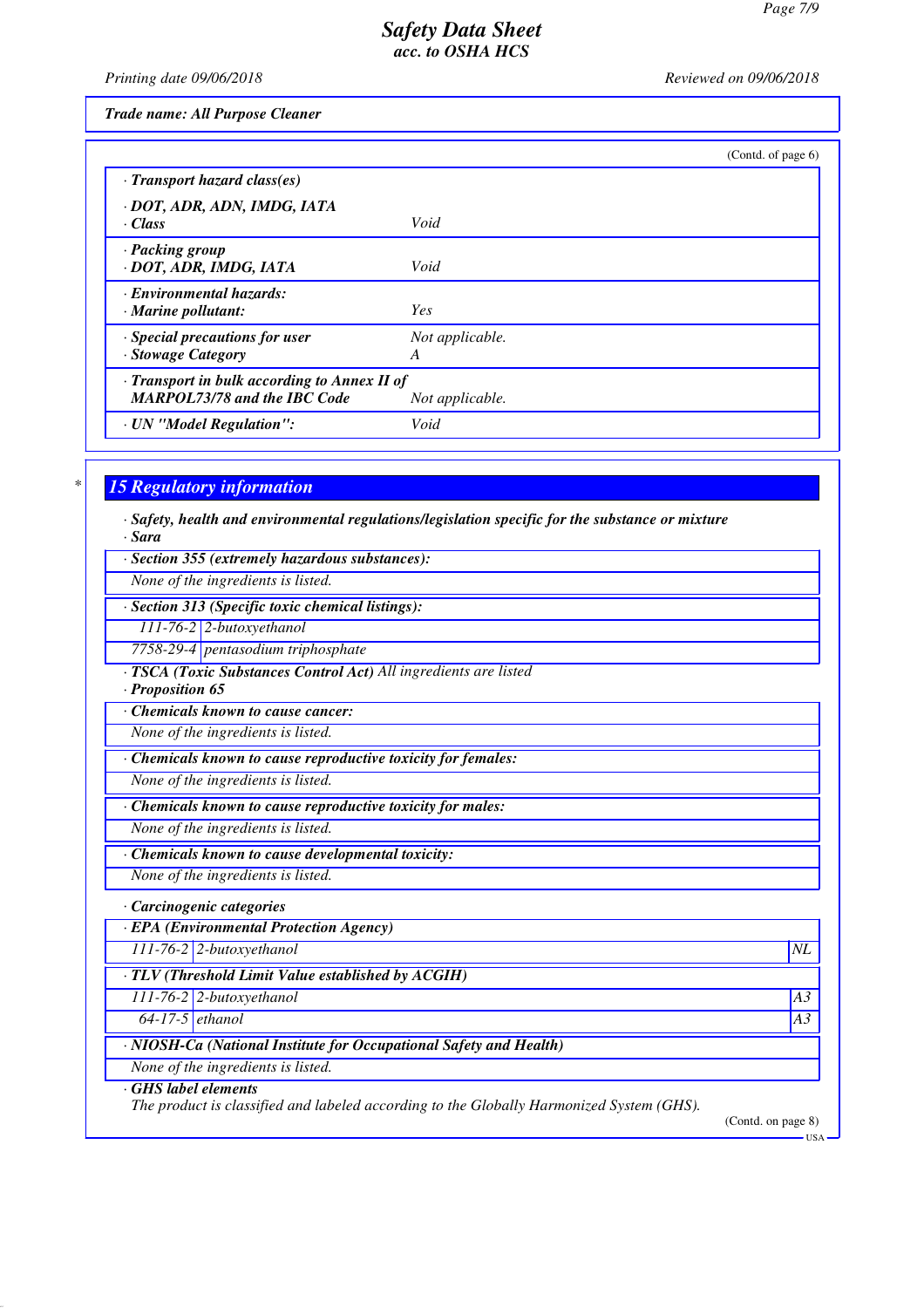*Printing date 09/06/2018 Reviewed on 09/06/2018*

*Trade name: All Purpose Cleaner*

(Contd. of page 7)

USA

| (Conta. or page $\ell$ )<br>· Hazard pictograms                                                                                                                                                           |  |
|-----------------------------------------------------------------------------------------------------------------------------------------------------------------------------------------------------------|--|
|                                                                                                                                                                                                           |  |
|                                                                                                                                                                                                           |  |
| GHS05<br>GHS07                                                                                                                                                                                            |  |
| · Signal word Danger                                                                                                                                                                                      |  |
| · Hazard-determining components of labeling:                                                                                                                                                              |  |
| Sodium silicate                                                                                                                                                                                           |  |
| d-limonene                                                                                                                                                                                                |  |
| · Hazard statements                                                                                                                                                                                       |  |
| Causes severe skin burns and eye damage.                                                                                                                                                                  |  |
| May cause an allergic skin reaction.                                                                                                                                                                      |  |
| · Precautionary statements                                                                                                                                                                                |  |
| Do not breathe dusts or mists.                                                                                                                                                                            |  |
| Wash thoroughly after handling.                                                                                                                                                                           |  |
| Contaminated work clothing must not be allowed out of the workplace.                                                                                                                                      |  |
| Wear protective gloves/protective clothing/eye protection/face protection.                                                                                                                                |  |
| If swallowed: Rinse mouth. Do NOT induce vomiting.                                                                                                                                                        |  |
| If on skin (or hair): Take off immediately all contaminated clothing. Rinse skin with water/shower.                                                                                                       |  |
| IF INHALED: Remove person to fresh air and keep comfortable for breathing.                                                                                                                                |  |
| If in eyes: Rinse cautiously with water for several minutes. Remove contact lenses, if present and easy to do.                                                                                            |  |
| Continue rinsing.                                                                                                                                                                                         |  |
| Immediately call a poison center/doctor.                                                                                                                                                                  |  |
| Specific treatment (see on this label).                                                                                                                                                                   |  |
| If skin irritation or rash occurs: Get medical advice/attention.                                                                                                                                          |  |
| Wash contaminated clothing before reuse.                                                                                                                                                                  |  |
| Store locked up.                                                                                                                                                                                          |  |
| Dispose of contents/container in accordance with local/regional/national/international regulations.                                                                                                       |  |
| · Chemical safety assessment: A Chemical Safety Assessment has not been carried out.                                                                                                                      |  |
|                                                                                                                                                                                                           |  |
| <b>16 Other information</b>                                                                                                                                                                               |  |
| This information is based on our present knowledge. However, this shall not constitute a guarantee for any<br>specific product features and shall not establish a legally valid contractual relationship. |  |
| · Date of preparation / last revision 09/06/2018 / 20                                                                                                                                                     |  |

*· Abbreviations and acronyms: RID: Règlement international concernant le transport des marchandises dangereuses par chemin de fer (Regulations Concerning the International Transport of Dangerous Goods by Rail) ICAO: International Civil Aviation Organisation ADR: Accord européen sur le transport des marchandises dangereuses par Route (European Agreement concerning the International Carriage of Dangerous Goods by Road) IMDG: International Maritime Code for Dangerous Goods DOT: US Department of Transportation IATA: International Air Transport Association ACGIH: American Conference of Governmental Industrial Hygienists EINECS: European Inventory of Existing Commercial Chemical Substances ELINCS: European List of Notified Chemical Substances CAS: Chemical Abstracts Service (division of the American Chemical Society) VOC: Volatile Organic Compounds (USA, EU) LC50: Lethal concentration, 50 percent LD50: Lethal dose, 50 percent PBT: Persistent, Bioaccumulative and Toxic vPvB: very Persistent and very Bioaccumulative NIOSH: National Institute for Occupational Safety OSHA: Occupational Safety & Health TLV: Threshold Limit Value PEL: Permissible Exposure Limit REL: Recommended Exposure Limit BEI: Biological Exposure Limit Skin Corr. 1A: Skin corrosion/irritation – Category 1A* (Contd. on page 9)